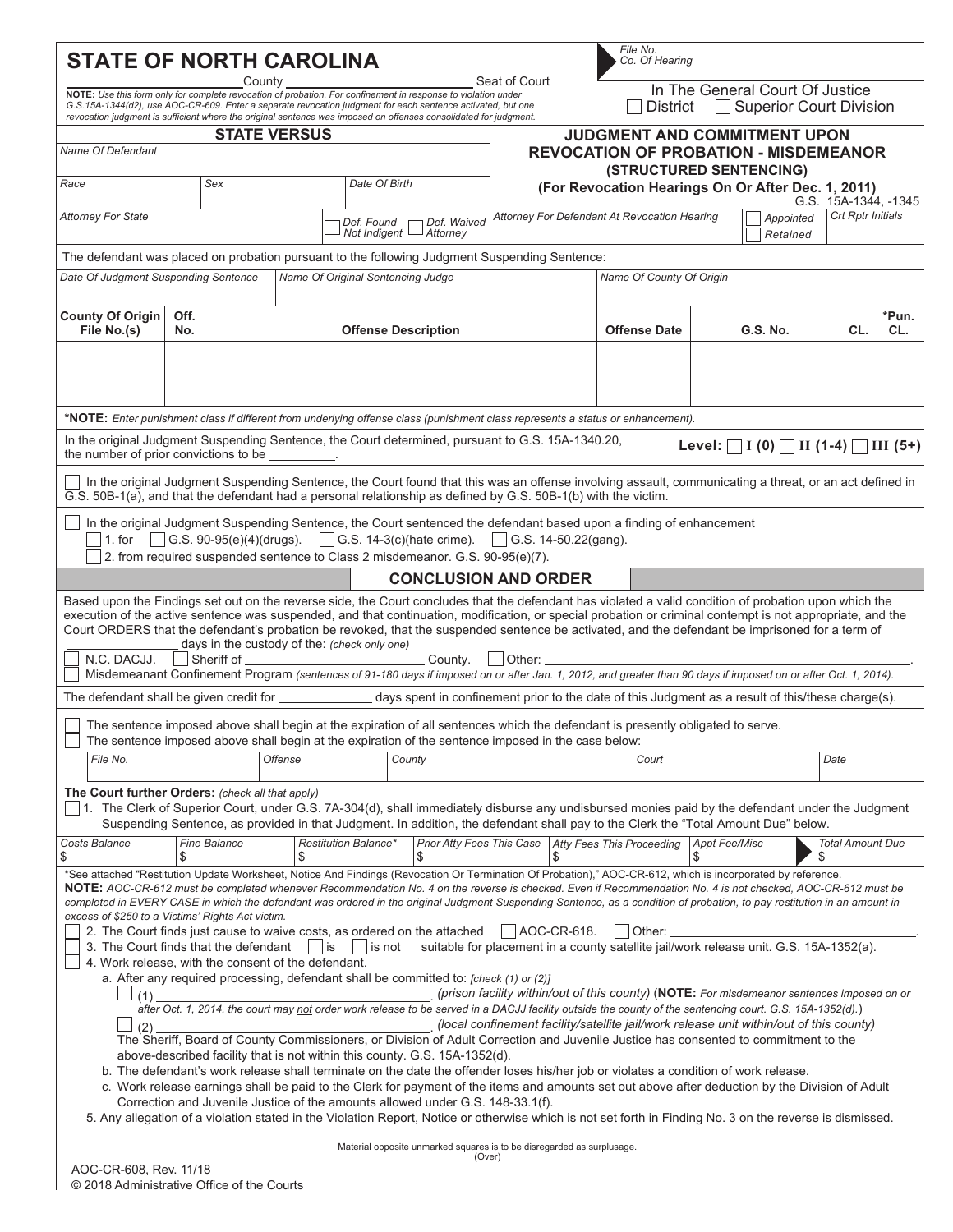| The Court further Orders:                                                                                                                                                                                                                                                                                                                                                                         |                                                                                                                                                                                                                                                                                                                                                                                                                                                                                                                                                                                                                                                                                                                                                                                                                                                                                                                                                                                                                                                                                                                                                                                                                                                                                                                                                                |                                                                                                                                                                    |                                                                        |                      |                                                                                                                                                                                                                                           |                                                                                                                                                                                                                                                                                                                                                                                                                                                                                                                                                                                                                                                                  |  |  |
|---------------------------------------------------------------------------------------------------------------------------------------------------------------------------------------------------------------------------------------------------------------------------------------------------------------------------------------------------------------------------------------------------|----------------------------------------------------------------------------------------------------------------------------------------------------------------------------------------------------------------------------------------------------------------------------------------------------------------------------------------------------------------------------------------------------------------------------------------------------------------------------------------------------------------------------------------------------------------------------------------------------------------------------------------------------------------------------------------------------------------------------------------------------------------------------------------------------------------------------------------------------------------------------------------------------------------------------------------------------------------------------------------------------------------------------------------------------------------------------------------------------------------------------------------------------------------------------------------------------------------------------------------------------------------------------------------------------------------------------------------------------------------|--------------------------------------------------------------------------------------------------------------------------------------------------------------------|------------------------------------------------------------------------|----------------------|-------------------------------------------------------------------------------------------------------------------------------------------------------------------------------------------------------------------------------------------|------------------------------------------------------------------------------------------------------------------------------------------------------------------------------------------------------------------------------------------------------------------------------------------------------------------------------------------------------------------------------------------------------------------------------------------------------------------------------------------------------------------------------------------------------------------------------------------------------------------------------------------------------------------|--|--|
|                                                                                                                                                                                                                                                                                                                                                                                                   |                                                                                                                                                                                                                                                                                                                                                                                                                                                                                                                                                                                                                                                                                                                                                                                                                                                                                                                                                                                                                                                                                                                                                                                                                                                                                                                                                                |                                                                                                                                                                    |                                                                        |                      |                                                                                                                                                                                                                                           |                                                                                                                                                                                                                                                                                                                                                                                                                                                                                                                                                                                                                                                                  |  |  |
| The Court recommends:<br>1. Substance abuse treatment.   2. Psychiatric and/or psychological counseling.<br>$\vert$ 3. Work release<br>$\Box$ should $\Box$ should not be granted.<br>4. Payment from work release earnings, if applicable, of the "Total Amount Due" set out on the reverse.<br>but the Court does not recommend<br>restitution be paid from work release earnings.<br>5. Other: |                                                                                                                                                                                                                                                                                                                                                                                                                                                                                                                                                                                                                                                                                                                                                                                                                                                                                                                                                                                                                                                                                                                                                                                                                                                                                                                                                                |                                                                                                                                                                    |                                                                        |                      |                                                                                                                                                                                                                                           |                                                                                                                                                                                                                                                                                                                                                                                                                                                                                                                                                                                                                                                                  |  |  |
|                                                                                                                                                                                                                                                                                                                                                                                                   |                                                                                                                                                                                                                                                                                                                                                                                                                                                                                                                                                                                                                                                                                                                                                                                                                                                                                                                                                                                                                                                                                                                                                                                                                                                                                                                                                                |                                                                                                                                                                    |                                                                        | <b>FINDINGS</b>      |                                                                                                                                                                                                                                           |                                                                                                                                                                                                                                                                                                                                                                                                                                                                                                                                                                                                                                                                  |  |  |
|                                                                                                                                                                                                                                                                                                                                                                                                   |                                                                                                                                                                                                                                                                                                                                                                                                                                                                                                                                                                                                                                                                                                                                                                                                                                                                                                                                                                                                                                                                                                                                                                                                                                                                                                                                                                |                                                                                                                                                                    |                                                                        |                      |                                                                                                                                                                                                                                           | After considering the record contained in the files numbered on Side One of this form, together with the evidence presented by the parties and the                                                                                                                                                                                                                                                                                                                                                                                                                                                                                                               |  |  |
| statements made on behalf of the State and the defendant, the Court finds:<br>2. Upon due notice or waiver of notice (check a. or b.)<br>3. The condition(s) violated and the facts of each violation are as set forth (check all that apply)                                                                                                                                                     |                                                                                                                                                                                                                                                                                                                                                                                                                                                                                                                                                                                                                                                                                                                                                                                                                                                                                                                                                                                                                                                                                                                                                                                                                                                                                                                                                                | a. the Violation Report(s) on file herein, which is incorporated by reference.<br>violated each of the conditions of the defendant's probation as set forth below. |                                                                        |                      | 1. The defendant is charged with having violated specified conditions of the defendant's probation, as alleged in:<br>b. the Notice of Hearing on Violation Of Unsupervised Probation on file herein, which is incorporated by reference. | a. a hearing was held before the Court and, by the evidence presented, the Court is reasonably satisfied in its discretion that the defendant<br>b. the defendant waived a violation hearing and admitted that he/she violated each of the conditions of his/her probation as set forth below.                                                                                                                                                                                                                                                                                                                                                                   |  |  |
| b. in Paragraph(s) $\_\$                                                                                                                                                                                                                                                                                                                                                                          |                                                                                                                                                                                                                                                                                                                                                                                                                                                                                                                                                                                                                                                                                                                                                                                                                                                                                                                                                                                                                                                                                                                                                                                                                                                                                                                                                                |                                                                                                                                                                    |                                                                        |                      |                                                                                                                                                                                                                                           | of the Violation Report or Notice dated the Contract of the Violation Report or Notice dated                                                                                                                                                                                                                                                                                                                                                                                                                                                                                                                                                                     |  |  |
| c. on the attached sheet _                                                                                                                                                                                                                                                                                                                                                                        |                                                                                                                                                                                                                                                                                                                                                                                                                                                                                                                                                                                                                                                                                                                                                                                                                                                                                                                                                                                                                                                                                                                                                                                                                                                                                                                                                                |                                                                                                                                                                    |                                                                        |                      |                                                                                                                                                                                                                                           |                                                                                                                                                                                                                                                                                                                                                                                                                                                                                                                                                                                                                                                                  |  |  |
| violation that occurred after the first period of confinement was served.                                                                                                                                                                                                                                                                                                                         | 4. Each of the conditions violated as set forth above is valid; the defendant violated each condition willfully and without valid excuse; and each violation<br>occurred at a time prior to the expiration or termination of the period of the defendant's probation.<br>Each violation is, in and of itself, a sufficient basis upon which this Court should revoke probation and activate the suspended sentence.<br>5. (NOTE TO COURT: This finding is required when revoking probation for violations occurring on or after December 1, 2011.)<br>The Court may revoke defendant's probation (check all that apply):<br>a. for the willful violation of the condition(s) that he/she not commit any criminal offense, G.S. 15A-1343(b)(1), or abscond from supervision,<br>G.S. 15A-1343(b)(3a), as set out above.<br>b. (if on probation for a non-SSA misdemeanor or if placed on probation before Dec. 1, 2015, for an SSA misdemeanor) because the defendant twice<br>previously has been confined in response to violation under G.S. 15A-1344(d2).<br>c. (if placed on probation for an SSA misdemeanor on or after Dec. 1, 2015) because the defendant twice previously has been confined in response to<br>a violation under G.S. 15A-1343(a1)(3), 15A-1343.2(e)(5), or 15A-1343.2(f)(6), and the second period(s) of confinement was served for a |                                                                                                                                                                    |                                                                        |                      |                                                                                                                                                                                                                                           |                                                                                                                                                                                                                                                                                                                                                                                                                                                                                                                                                                                                                                                                  |  |  |
|                                                                                                                                                                                                                                                                                                                                                                                                   |                                                                                                                                                                                                                                                                                                                                                                                                                                                                                                                                                                                                                                                                                                                                                                                                                                                                                                                                                                                                                                                                                                                                                                                                                                                                                                                                                                |                                                                                                                                                                    |                                                                        |                      | <b>ORDER OF COMMITMENT/APPEAL ENTRIES</b>                                                                                                                                                                                                 |                                                                                                                                                                                                                                                                                                                                                                                                                                                                                                                                                                                                                                                                  |  |  |
| shall have complied with the conditions of release pending appeal.<br>The defendant gives notice of appeal from the Judgment of the District Court to the Superior Court.<br>The current pretrial release order is modified as follows:<br>conviction release are set forth on form AOC-CR-350.                                                                                                   |                                                                                                                                                                                                                                                                                                                                                                                                                                                                                                                                                                                                                                                                                                                                                                                                                                                                                                                                                                                                                                                                                                                                                                                                                                                                                                                                                                |                                                                                                                                                                    |                                                                        |                      | violation of probation, activation of sentence, or imposition of special probation may not be appealed to the superior court."                                                                                                            | It is ORDERED that the Clerk deliver two certified copies of this Judgment and Commitment to the sheriff or other qualified officer and that the officer cause<br>the defendant to be delivered with these copies to the custody of the agency named on the reverse to serve the sentence imposed or until the defendant<br>NOTE: For probation violations occurring on or after Dec. 1, 2013, G.S. 15A-1347(b) provides, "If a defendant waives a revocation hearing [in district court], the finding of a<br>The defendant gives notice of appeal from the Judgment of the Superior Court to the Appellate Division. Appeal entries and any conditions of post |  |  |
|                                                                                                                                                                                                                                                                                                                                                                                                   |                                                                                                                                                                                                                                                                                                                                                                                                                                                                                                                                                                                                                                                                                                                                                                                                                                                                                                                                                                                                                                                                                                                                                                                                                                                                                                                                                                |                                                                                                                                                                    | <b>SIGNATURE OF JUDGE</b>                                              |                      |                                                                                                                                                                                                                                           |                                                                                                                                                                                                                                                                                                                                                                                                                                                                                                                                                                                                                                                                  |  |  |
| Date                                                                                                                                                                                                                                                                                                                                                                                              |                                                                                                                                                                                                                                                                                                                                                                                                                                                                                                                                                                                                                                                                                                                                                                                                                                                                                                                                                                                                                                                                                                                                                                                                                                                                                                                                                                | Name Of Presiding Judge (type or print)                                                                                                                            |                                                                        |                      | Signature Of Presiding Judge                                                                                                                                                                                                              |                                                                                                                                                                                                                                                                                                                                                                                                                                                                                                                                                                                                                                                                  |  |  |
|                                                                                                                                                                                                                                                                                                                                                                                                   |                                                                                                                                                                                                                                                                                                                                                                                                                                                                                                                                                                                                                                                                                                                                                                                                                                                                                                                                                                                                                                                                                                                                                                                                                                                                                                                                                                |                                                                                                                                                                    | <b>ORDER OF COMMITMENT AFTER APPEAL</b>                                |                      |                                                                                                                                                                                                                                           |                                                                                                                                                                                                                                                                                                                                                                                                                                                                                                                                                                                                                                                                  |  |  |
| Date Remanded To District Court                                                                                                                                                                                                                                                                                                                                                                   |                                                                                                                                                                                                                                                                                                                                                                                                                                                                                                                                                                                                                                                                                                                                                                                                                                                                                                                                                                                                                                                                                                                                                                                                                                                                                                                                                                | Date Appeal Dismissed                                                                                                                                              |                                                                        |                      | Date Withdrawal Of Appeal Filed                                                                                                                                                                                                           | Date Appellate Opinion Certified                                                                                                                                                                                                                                                                                                                                                                                                                                                                                                                                                                                                                                 |  |  |
| authority for the commitment and detention of the defendant.                                                                                                                                                                                                                                                                                                                                      |                                                                                                                                                                                                                                                                                                                                                                                                                                                                                                                                                                                                                                                                                                                                                                                                                                                                                                                                                                                                                                                                                                                                                                                                                                                                                                                                                                |                                                                                                                                                                    |                                                                        |                      |                                                                                                                                                                                                                                           | It is ORDERED that this Judgment be executed. It is FURTHER ORDERED that the sheriff arrest the defendant, if necessary, and recommit the defendant<br>to the custody of the official named in this Judgment on the reverse and furnish that official two certified copies of this Judgment and Commitment as                                                                                                                                                                                                                                                                                                                                                    |  |  |
| Date                                                                                                                                                                                                                                                                                                                                                                                              | Signature Of Clerk                                                                                                                                                                                                                                                                                                                                                                                                                                                                                                                                                                                                                                                                                                                                                                                                                                                                                                                                                                                                                                                                                                                                                                                                                                                                                                                                             |                                                                                                                                                                    |                                                                        |                      |                                                                                                                                                                                                                                           | Deputy CSC<br>Asst. CSC<br><b>Clerk Of Superior Court</b>                                                                                                                                                                                                                                                                                                                                                                                                                                                                                                                                                                                                        |  |  |
|                                                                                                                                                                                                                                                                                                                                                                                                   |                                                                                                                                                                                                                                                                                                                                                                                                                                                                                                                                                                                                                                                                                                                                                                                                                                                                                                                                                                                                                                                                                                                                                                                                                                                                                                                                                                |                                                                                                                                                                    |                                                                        | <b>CERTIFICATION</b> |                                                                                                                                                                                                                                           |                                                                                                                                                                                                                                                                                                                                                                                                                                                                                                                                                                                                                                                                  |  |  |
| Appellate Entries (AOC-CR-350)<br>Restitution Update Worksheet, Notice And Findings (Revocation Or<br>Termination Of Probation) (AOC-CR-612)                                                                                                                                                                                                                                                      |                                                                                                                                                                                                                                                                                                                                                                                                                                                                                                                                                                                                                                                                                                                                                                                                                                                                                                                                                                                                                                                                                                                                                                                                                                                                                                                                                                |                                                                                                                                                                    |                                                                        |                      | Other: and the control of the control of the control of the control of the control of the control of the control of the control of the control of the control of the control of the control of the control of the control of t            | I certify that this Judgment and Commitment with the attachment marked below is a true and complete copy of the original which is on file in this case.<br>Additional File No.(s) And Offense(s) (AOC-CR-626)                                                                                                                                                                                                                                                                                                                                                                                                                                                    |  |  |
| Date                                                                                                                                                                                                                                                                                                                                                                                              |                                                                                                                                                                                                                                                                                                                                                                                                                                                                                                                                                                                                                                                                                                                                                                                                                                                                                                                                                                                                                                                                                                                                                                                                                                                                                                                                                                | Date Certified Copies Delivered To Sheriff                                                                                                                         | Signature Of Clerk                                                     |                      |                                                                                                                                                                                                                                           | Deputy CSC<br>Asst. CSC<br><b>SEAL</b><br><b>Clerk Of Superior Court</b>                                                                                                                                                                                                                                                                                                                                                                                                                                                                                                                                                                                         |  |  |
| to DACJJ, Attn: Combined Records, 4226 Mail Service Center, Raleigh, NC 27699-4226.                                                                                                                                                                                                                                                                                                               |                                                                                                                                                                                                                                                                                                                                                                                                                                                                                                                                                                                                                                                                                                                                                                                                                                                                                                                                                                                                                                                                                                                                                                                                                                                                                                                                                                |                                                                                                                                                                    | Material opposite unmarked squares is to be disregarded as surplusage. |                      |                                                                                                                                                                                                                                           | NOTE TO CLERK: Send certified copies to the Clerk of Superior Court of county of origin, if different, and to DACJJ, Attn: Combined Records, Courier Box 53-71-00, or mail                                                                                                                                                                                                                                                                                                                                                                                                                                                                                       |  |  |

AOC-CR-608, Side Two, Rev. 11/18, © 2018 Administrative Office of the Courts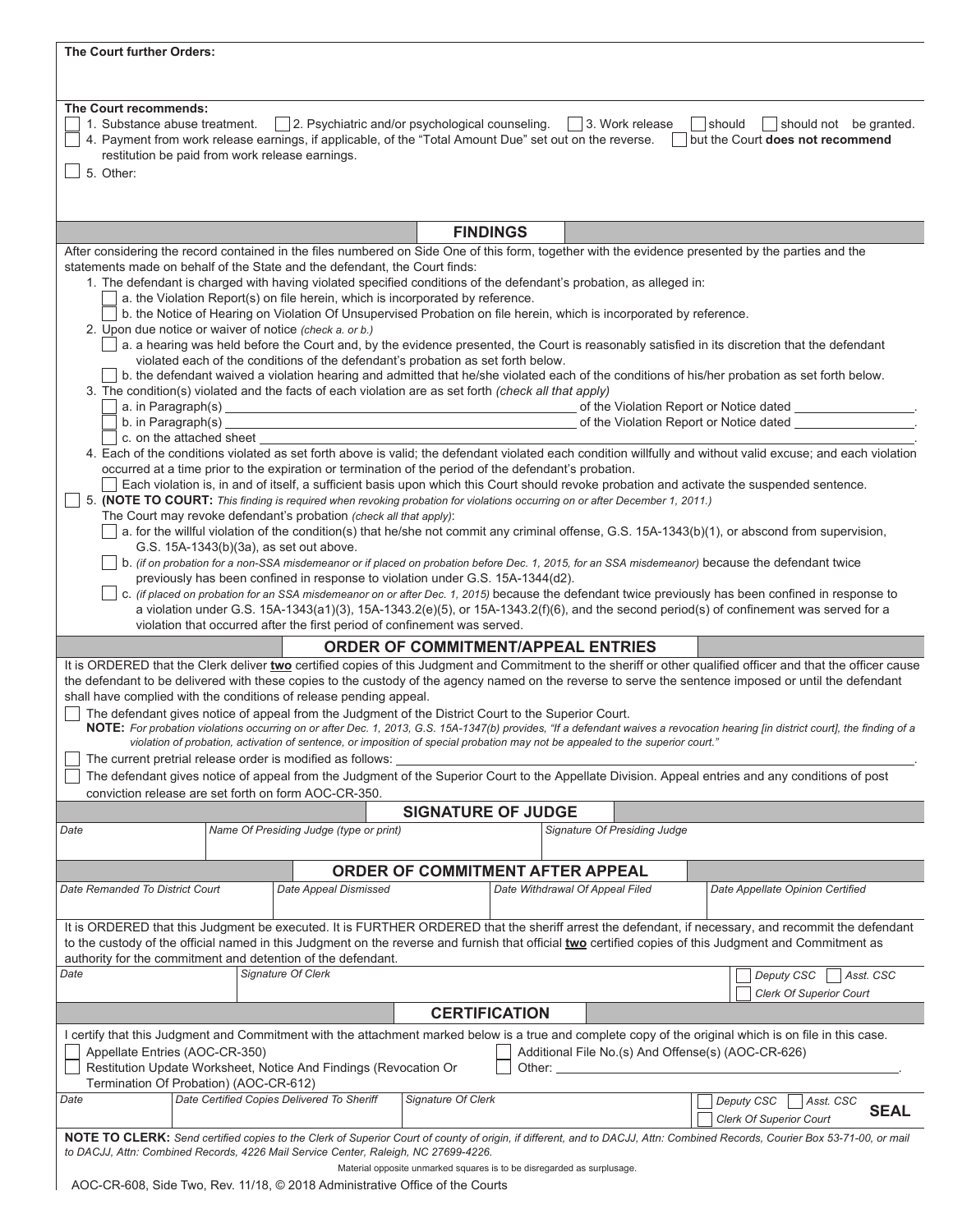## **STATE OF NORTH CAROLINA**

*File No.*

**County** 

| STATE VERSUS      |                                              |
|-------------------|----------------------------------------------|
| Name Of Defendant | <b>ADDITIONAL FILE NO.(S) AND OFFENSE(S)</b> |

In The General Court Of Justice □ District □ Superior Court Division

| <b>STATE VERSUS</b><br>Name Of Defendant |      |                                                                                                                                 |                                                                                                                                                                                                                                                                                                                |                 |     |     |          |  |  |  |
|------------------------------------------|------|---------------------------------------------------------------------------------------------------------------------------------|----------------------------------------------------------------------------------------------------------------------------------------------------------------------------------------------------------------------------------------------------------------------------------------------------------------|-----------------|-----|-----|----------|--|--|--|
|                                          |      |                                                                                                                                 | <b>ADDITIONAL FILE NO.(S) AND OFFENSE(S)</b>                                                                                                                                                                                                                                                                   |                 |     |     |          |  |  |  |
|                                          |      | an offense list from any of the related forms, for any date(s) of offense or conviction.                                        | NOTE: Use this page in conjunction with all NCAOC judgment or probationary forms, to list additional offenses of conviction, deferred prosecution, or<br>conditional discharge addressed in the court's order. There are no A, B, C, D, or other variations of this form, so this page can be used to continue |                 |     |     |          |  |  |  |
|                                          |      |                                                                                                                                 |                                                                                                                                                                                                                                                                                                                |                 |     |     |          |  |  |  |
| File No.(s)                              | Off. | <b>Offense Description</b>                                                                                                      | <b>Offense Date</b>                                                                                                                                                                                                                                                                                            | <b>G.S. No.</b> | F/M | CL. | $T$ Pun. |  |  |  |
|                                          |      |                                                                                                                                 |                                                                                                                                                                                                                                                                                                                |                 |     |     |          |  |  |  |
|                                          |      | *NOTE: Enter punishment class if different from underlying offense class (punishment class represents a status or enhancement). |                                                                                                                                                                                                                                                                                                                |                 |     |     |          |  |  |  |